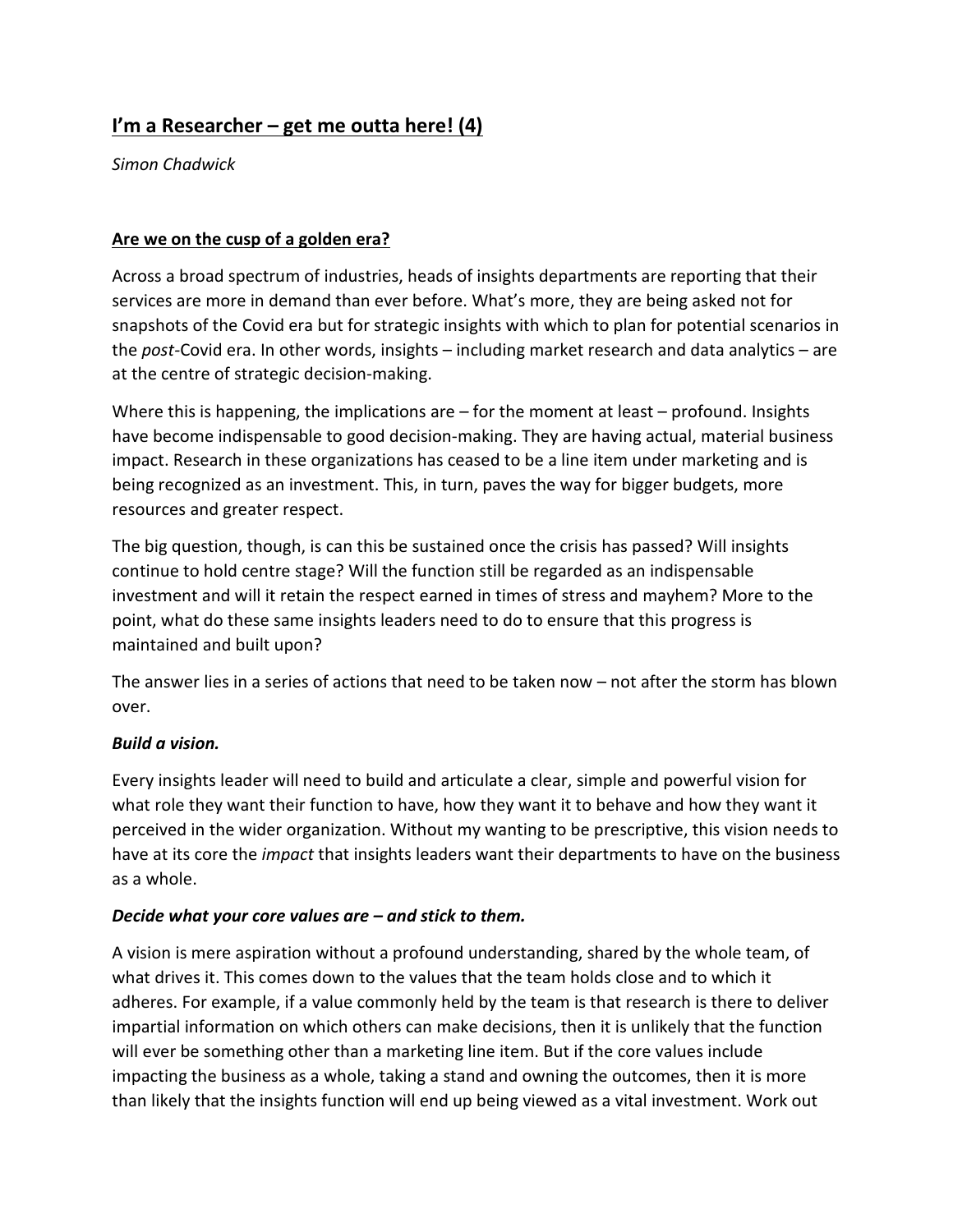now what those core values are and ensure that they become embedded in all decisions relating to how the team works, is structured and behaves.

# *Build a plan.*

Once the vision and core values are articulated and in place, it becomes easier to plan what actions need to happen to achieve the end goal. As Lee Carter, in her book *Persuasion*, points out, unless you have a specific (not general) vision of what you want to achieve, it is very difficult to know the precise actions that are necessary to get there. These will include the types of work you will take on, what you will stop doing, the stakeholders to whom you will become partners, the people you need to hire, and the training you will need to offer them. All of these need to tie back to the vision and to incorporate the values that you hold dear.

# *Communicate. Communicate. Communicate.*

Obviously, your vision, values and plan will need to be communicated very clearly and persuasively to those to whom you report and who ultimately hold your fate in their hands. But it is equally, if not more, important to communicate all of this – repeatedly – to your team. Ultimately, they will have to be the ones who deliver, so they will need to believe to the core of their very being in the vision that is being articulated. People who cannot or will not will have to move on. In all the work that I and my colleagues have done in studying team effectiveness, three things have stood out time and time again as presaging success: inspirational leadership (articulating and living the vision), a clear strategy (the plan), and clear communication – repeated over and over.

#### *Measure and be accountable.*

Between 2015 and 2017, BCG, Cambiar, Yale and GRBN executed the most in-depth set of studies ever undertaken on the management of insights within major corporations. One thing that stood out as a key indicator of likely strategic success for an insights function was its preparedness to actually measure the business impact of everything it does. This does not necessarily mean in direct financial terms (although it helps) - surrogate measures can always be used (for example, reduction in customer churn, increase in brand awareness, improvement in customer satisfaction). The important thing is to do it! And then to learn from what worked and what did not, and to use that learning to improve. An insights function, however it is structured, needs to hold itself accountable for what it contributes to the success of the wider business. Only then will it earn, sustain and improve on its role as a strategic partner.

# *Market yourself!*

Insights professionals stereotypically are shy and retiring types. I say stereotypically because you only to have know a few and interact with them at any conference to know that this is not actually true. But we are not good at letting those who count know just how much we contribute to the success of the business. And when I say "those who count", I am including